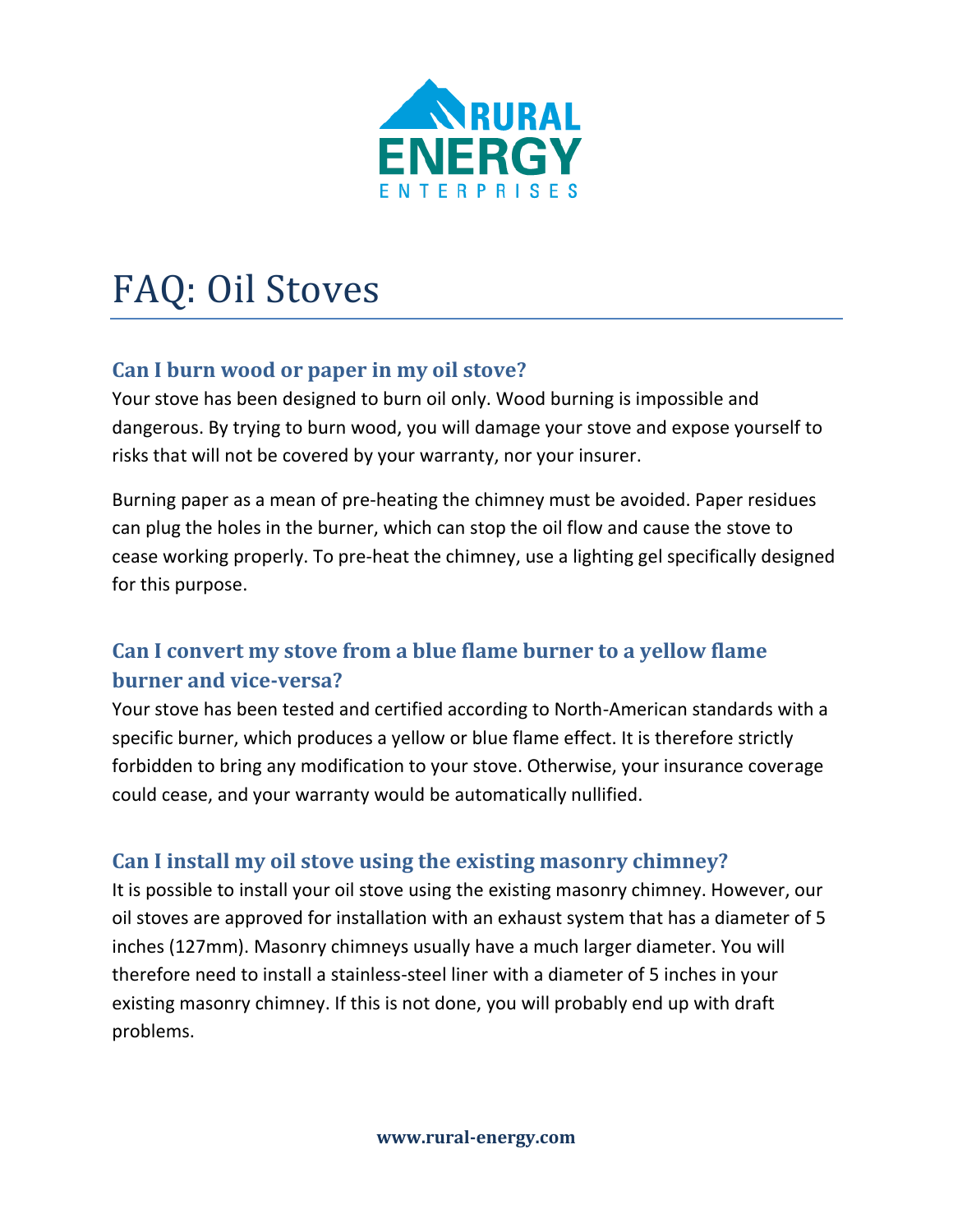### **Can my stove function without electricity?**

Absolutely. Since the stove is gravity fed, no electricity is required.

Exception #1: If the oil tank is lower than the stove and that an electric pump is needed to bring the oil to the burner, you will not be able to operate the stove without electricity, unless you use a generator to activate the pump.

Exception #2: The optional blower and the wall thermostat kit both possess components that run on electricity. You will not be able to use these options without electricity.

#### **Do I need a floor protection?**

You do not need a floor protection if your stove already sits on a non-combustible surface. Furthermore, it is not necessary to install a floor protection if your stove sits on a wood floor. However, any floor that is made of combustible synthetic material (ex: carpet) needs to be covered with a floor protection. In all cases, your best bet is prudence. Everywhere there is fire, there is a risk.

# **Is it possible to reduce the minimum clearances to combustible materials?**

Before you read this section, please take note that the information supplied in the table below is based on Canadian standards and may not apply to other countries.

The minimum clearances can be reduced by installing a protective shield. The shield can be made of various non-combustible materials, such as ceramic, brick or metal. After installing a heat shield, the minimum clearances indicated on the stove's certification plate can be reduced, as summarized in the table below:

| <b>TYPE OF PROTECTION</b>                                                                                        | Percentage of clearance<br>reduction using shielding |     |
|------------------------------------------------------------------------------------------------------------------|------------------------------------------------------|-----|
|                                                                                                                  | SIDES AND BACK TOP                                   |     |
| Sheet metal, with minimum thickness of 0,013" (0,33mm),<br>spaced out by at least 1" (25.4mm) by non-combustible | 67%                                                  | 50% |
| spacers.                                                                                                         |                                                      |     |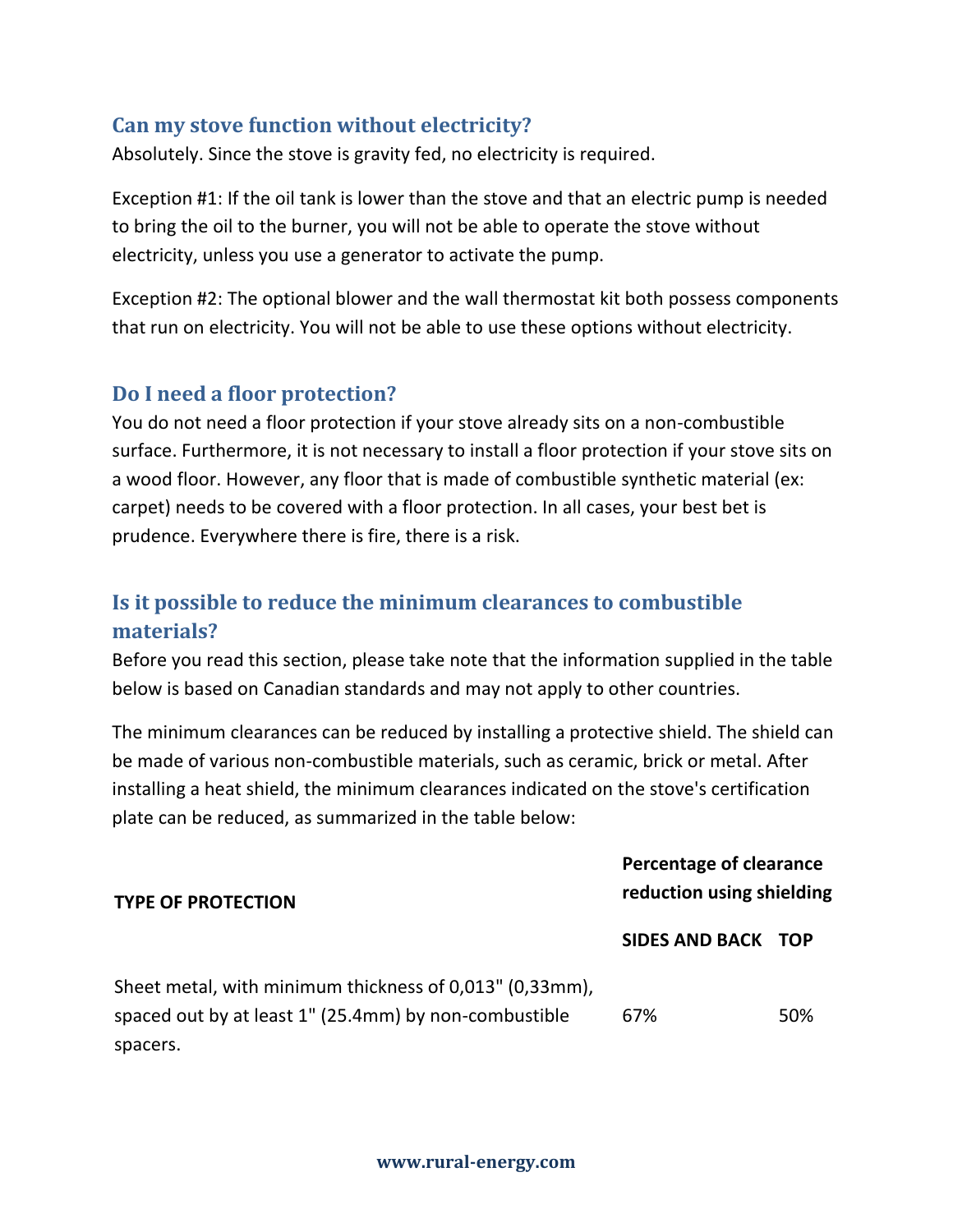| Ceramic tiles, or an equivalent non-combustible material<br>installed on a non-combustible support, spaced out by at                                                                                                         | 50% | 33% |
|------------------------------------------------------------------------------------------------------------------------------------------------------------------------------------------------------------------------------|-----|-----|
| least 1" (25.4mm) by non-combustible spacers.                                                                                                                                                                                |     |     |
| Ceramic tiles, or an equivalent non-combustible material<br>installed on non-combustible supports with a minimum of<br>0,013" (0,33mm) sheet metal backing spaced out by at least<br>1" (25.4mm) by non-combustible spacers. | 67% | 50% |
| Brick, spaced out by at least 1" (25.4mm) by non-<br>combustible spacers.                                                                                                                                                    | 50% | N/A |
| Brick, with a minimum of 0,013" (0,33 mm) sheet metal<br>backing spaced out by at least 1" (25.4mm) by non-<br>combustible spacers.                                                                                          | 67% | N/A |

# **What do the words "draft" and "negative pressure" mean?**

The word "draft" refers to the hot air movement that circulates in your stove's exhaust system, going from the stove to the outside of the house, and carrying with it the combustion residues. The draft is a natural phenomenon. Hot air weighs less than cold air, causing it to rise. Therefore, the higher the temperature in the exhaust system, the stronger the draft. It is also important to say that the "tunnel effect" created by the exhaust system contributes to increasing the draft effect. Therefore, chimneys that are excessively long often create excessive draft, while chimneys that are abnormally short will have an excessively low draft.

"Negative pressure" can be seen as a "reverse draft". That is, air will circulate from the chimney toward the interior of the house. Negative pressure is often what causes smoking problems. In general, negative pressure is the result of either one or a combination of the three factors explained below:

A cold chimney. Cold air, which is heavier than hot air, tends to go down the chimney and create the effect of a "clog". This explains why a stove that has not worked for a long time and which chimney is very cold will sometimes be hard light.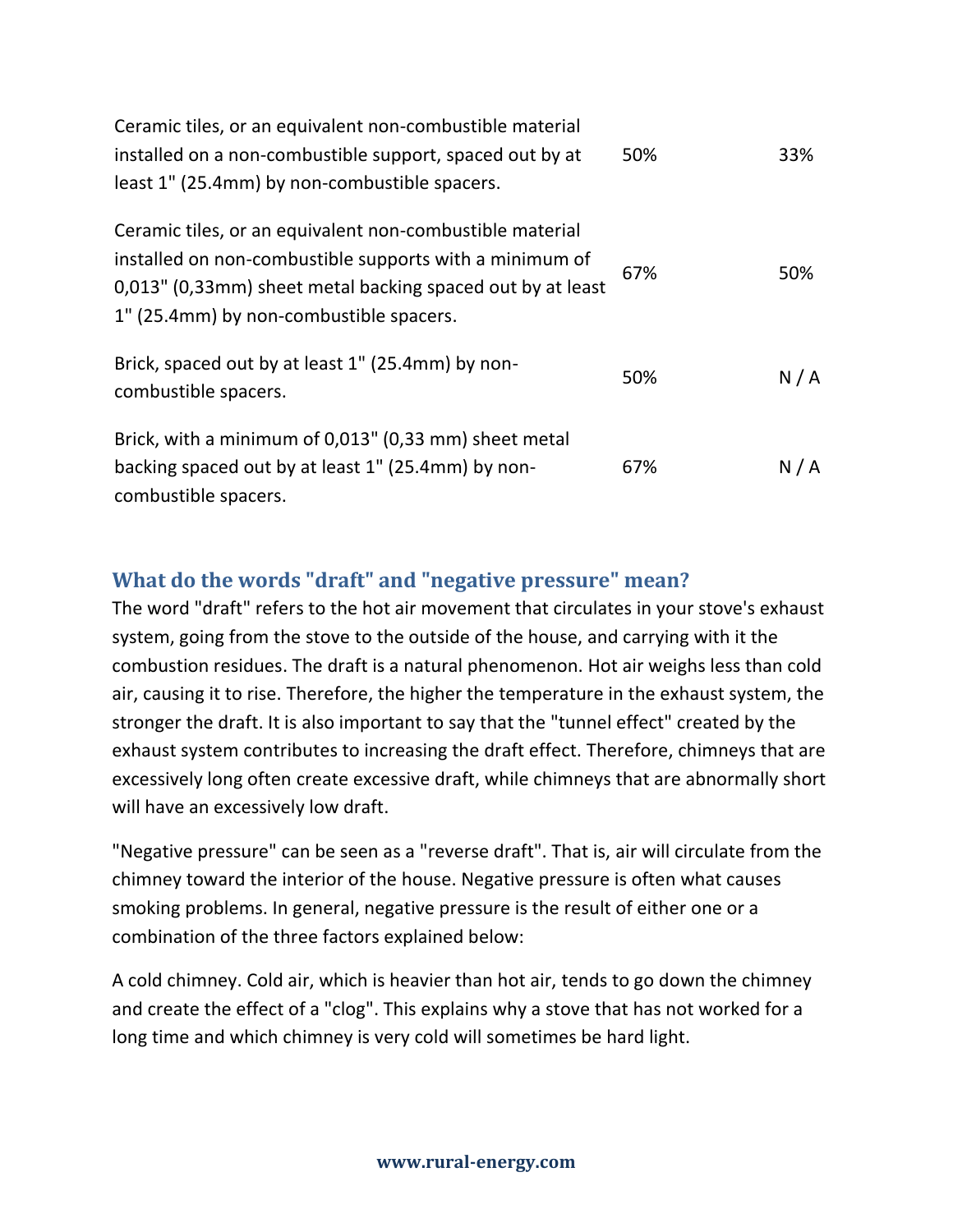Negative pressure can also occur because of a "vacuum effect" in the room or the house. The air in a house is constantly moving. Hot air rises, cold air moves down. Air can also be expelled outside of the house with the use of air-moving equipment, such as a range hood, an air exchanger, a bathroom fan, a dryer, etc. Furthermore, air goes in and out of the house through cracks, doors, windows, etc. If air leaves a room without being replaced, a "vacuum effect" is created. Therefore, if a house is well insulated and all windows are closed, the room will source its air through the easiest alternative route, which is often your stove's exhaust system. This creates a negative pressure in your exhaust system. You now understand why it is often suggested that a window be slightly open in the room where the stove is located. This enables the room to easily source its air outside the house without searching for an alternative route. The vacuum effect can be amplified when your stove is in the basement. This is since your house itself acts like a chimney. Since hot air will rise to upper floors in the house, it will "draw" air from the basement of the house. This is called the "chimney stack effect".

Wind can also be a third cause of negative pressure. When your house is located near a structure which height is superior to your chimney's, wind currents can create an interference with your chimney, leading to negative pressure problems.



#### DRAWING #1B

DRAWING #1B shows a stove functioning under normal and adequate conditions. Heat rises to the upper floors and the room where the stove is located has an adequate

#### **www.rural-energy.com**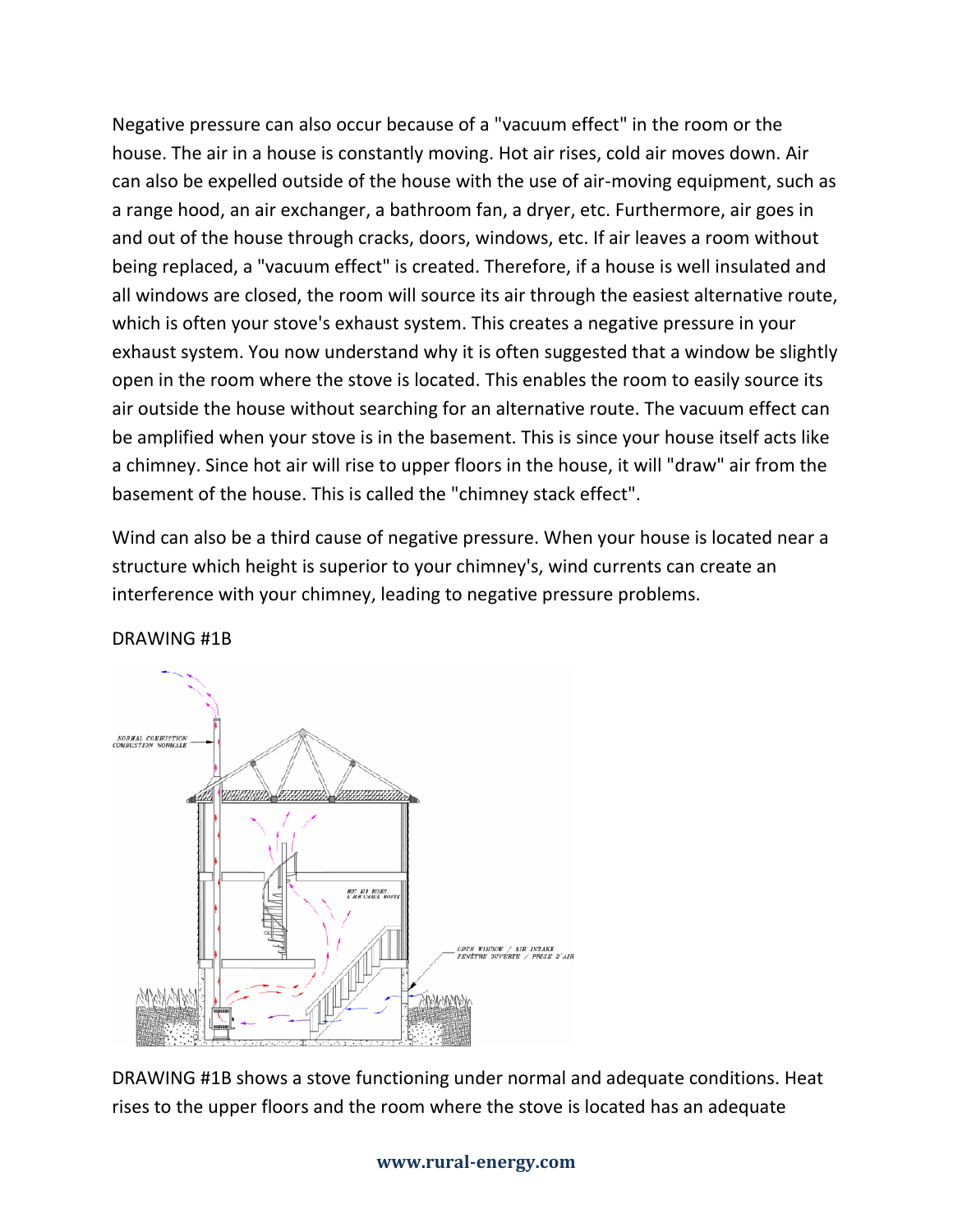supply of oxygen. The chimney draft is sufficient, and the combustion gases are evacuated normally through the exhaust system.



DRAWING #2B

DRAWING #2B shows the effect of a cold chimney. Cold air creates a reverse draft (negative pressure), which causes smoking problems. This phenomenon is amplified by the fact that heat rises, which creates a draft from the basement of the house to the upper floors ("chimney stack effect").

DRAWING #3B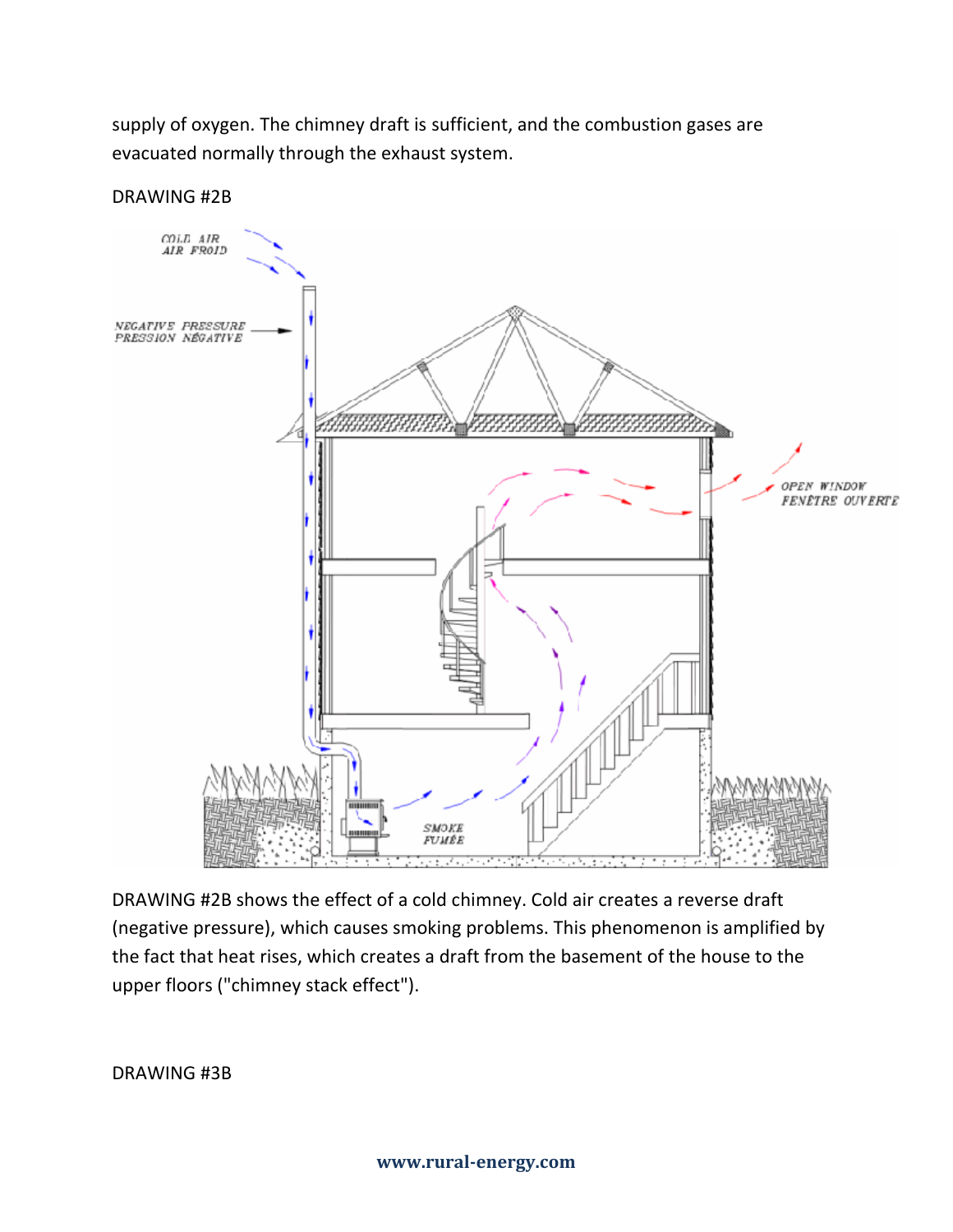

DRAWING #3B shows the effect of negative pressure caused by an air-moving device inside the house. In the example above, the range hood draws air from inside the house, which is replaced by air coming from the chimney. The result is a smoking problem.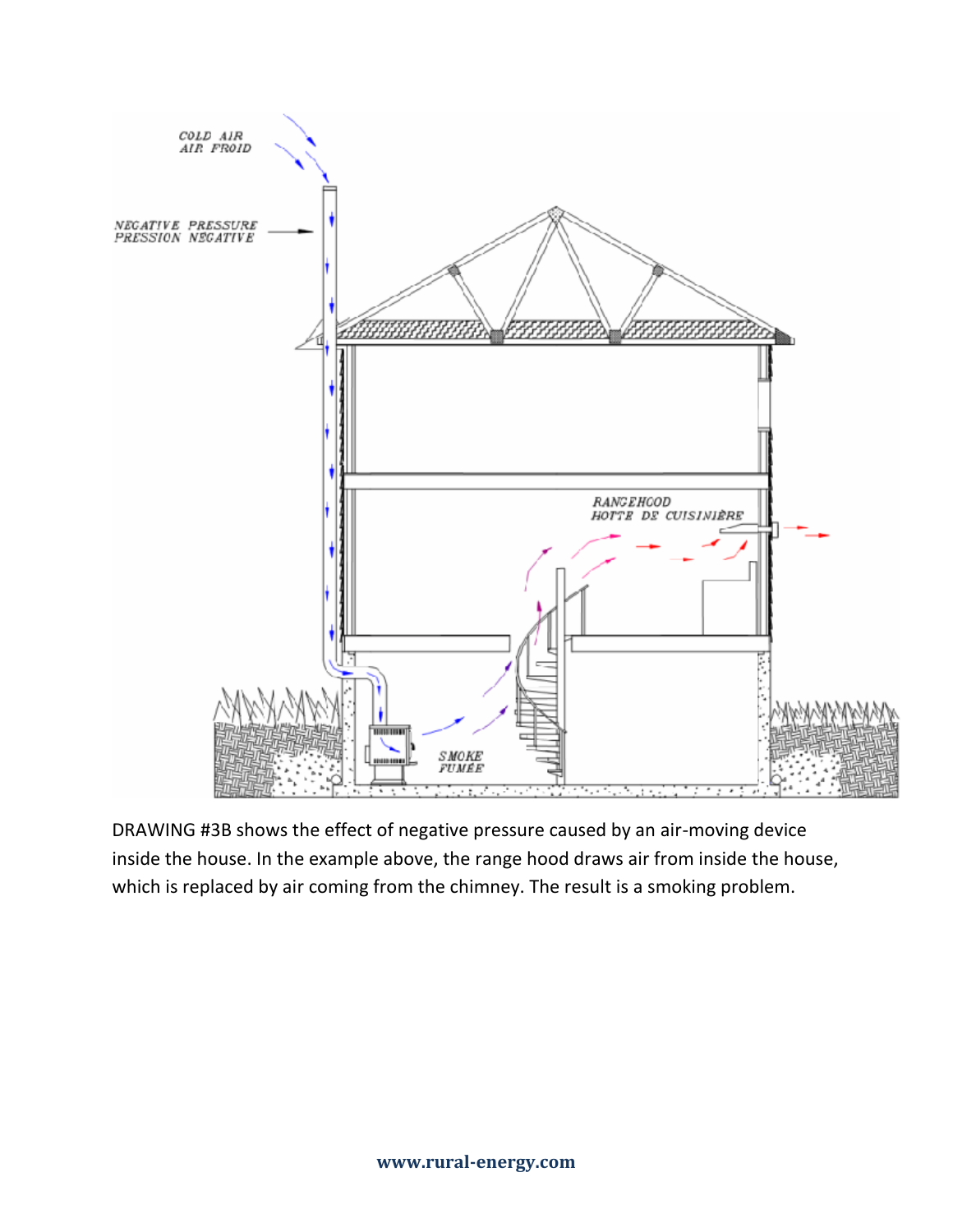#### DRAWING #4B



DRAWING #4B shows the negative pressure effect caused by wind, influenced by nearby structures such as a building.

#### DRAWING #5B



DRAWING #5B shows the negative pressure effect that can be caused by wind, influenced by nearby structures such as a tree.

DRAWING #6B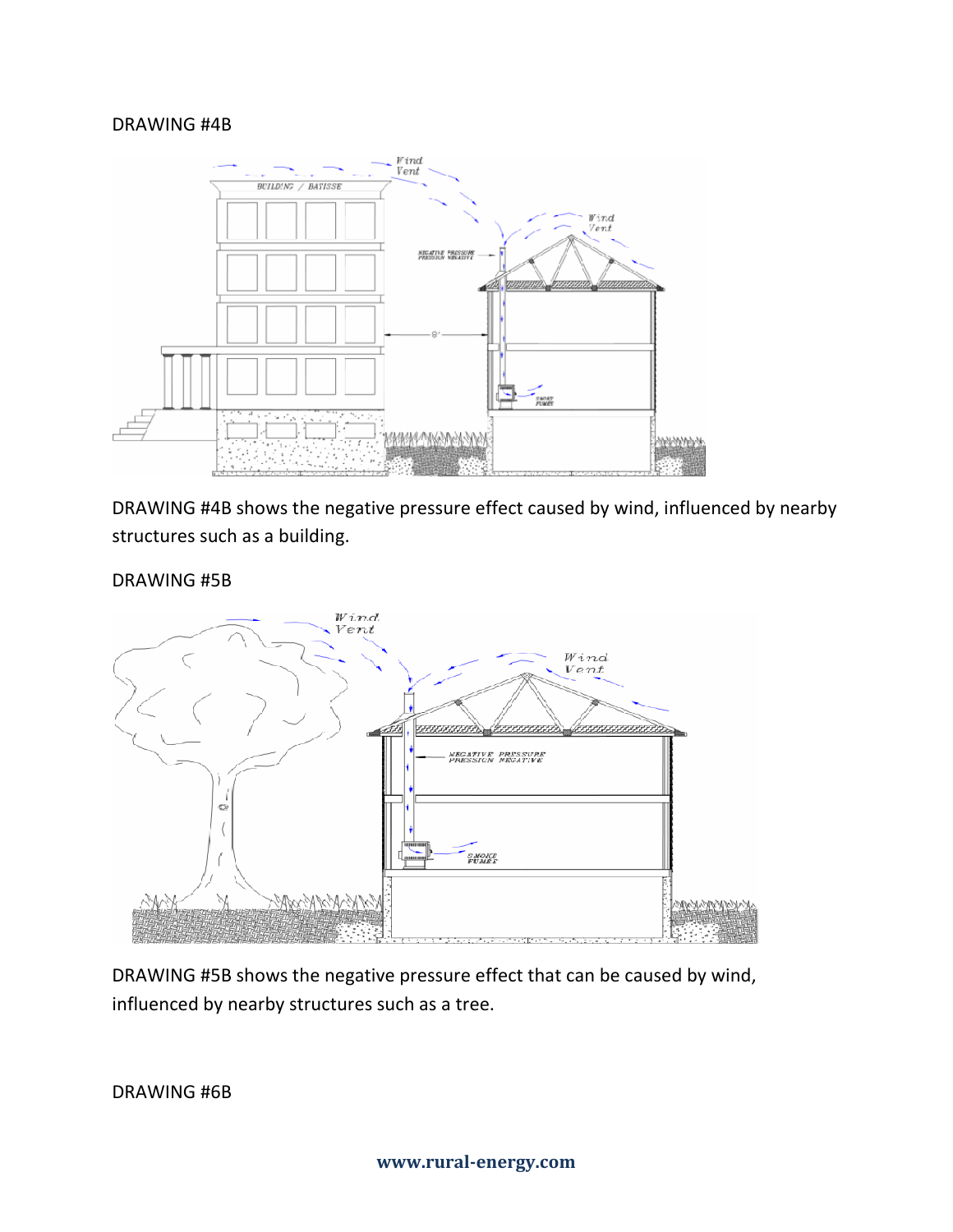

DRAWING #6B shows the minimum height that the chimney should have, considering adjacent structures located within a horizontal distance of 10 feet.

# **What is the difference between a type "A" and a type "L" chimney?**

Type A chimneys have insulation. Type L chimneys have a double wall. It is the air "cushion" that creates the insulation on a Type L chimney. Drolet recommends the use of a Type A chimney for its oil stoves.

# **What is the difference between a yellow flame and a blue flame burner?**

There is no significant difference between a blue and a yellow flame burner. No matter what color the flame is, your stove will provide you with heat and comfort. The emphasis should rather be put on the technical data of the stove. Chose the model that best suites your needs based on capacity, style, price, and size.

# **What type of exhaust system do I need?**

Your exhaust system should be comprised of two main elements: a chimney and a connector (commonly called stove pipe). There exist two types of chimneys for oil stoves: type A and type L chimneys. The chimney is hooked up to the stove using the connector, which is made of steel with a minimum thickness of 24 ga. The connector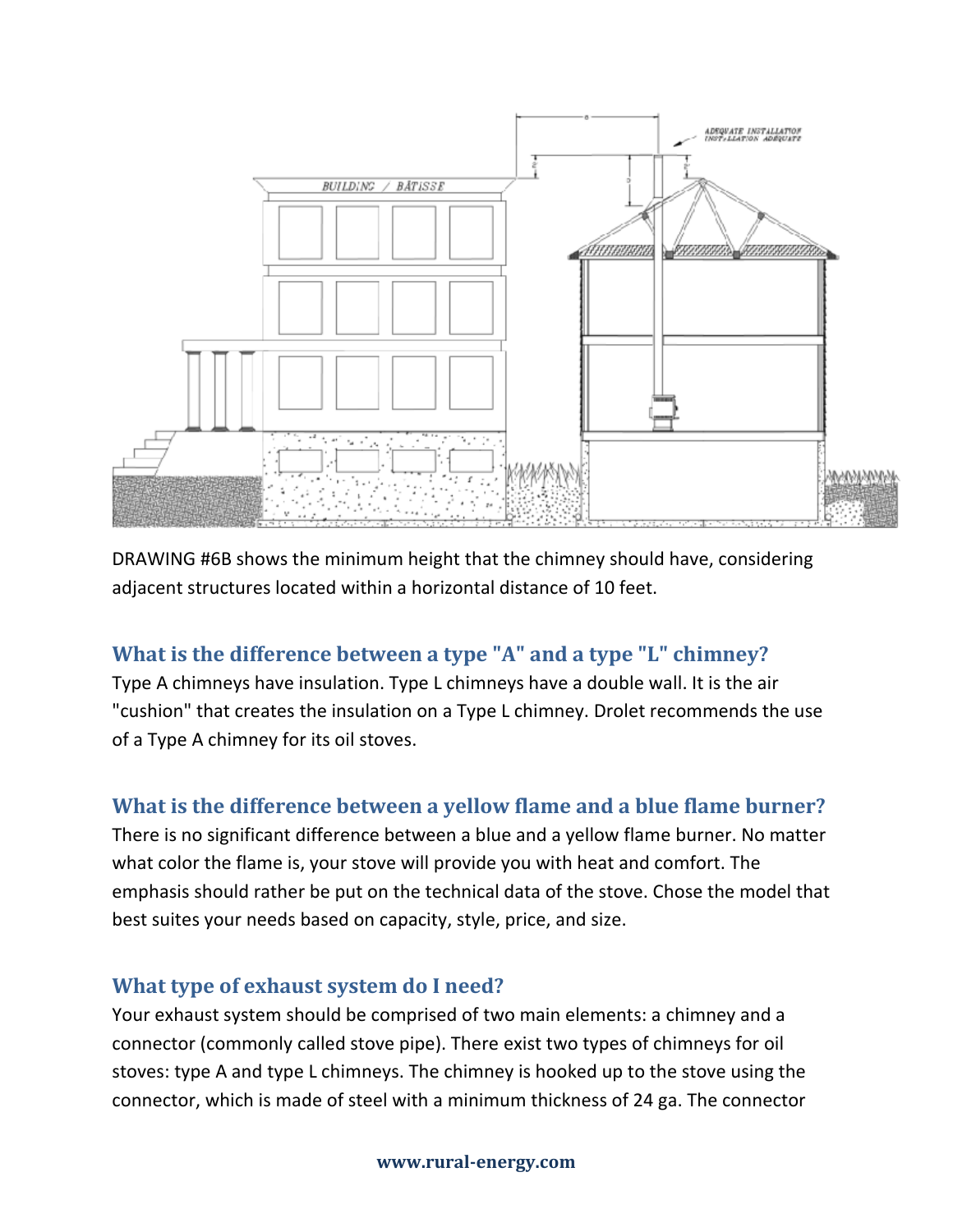cannot go through ceilings, closets, floors, or any other combustible material. Only type A insulated chimney can go through combustible material and out to the exterior of the house, as per the manufacturer's specifications.

# **When do I need to replace my door gasket and what type of gasket do I need to buy?**

The gasket is there to ensure that your stove remains air tight, which is necessary for your stove to function properly. How frequently you replace the gasket really depends on how often you fire your stove. When the gasket becomes really hard and that you notice an gap between the door and the stove, it is time to replace it. If you fire your stove on a regular basis during all winter, you may need to replace the gasket before every heating season. We strongly suggest that you use the genuine gasket supplied by the manufacturer. The genuine gasket has a better density and comes with a special adhesive. It will last much longer. Avoid liquid glue and low-density gasket, with large and flabby knits.

#### **Where can I find an installer for my oil stove?**

There are many companies specializing in the installation of heating equipment, including oil burning stoves. Your dealer may have its own installation service or may be able to refer a qualified installer for your region. If your dealer cannot put you in contact with an installer, consult your local directories and look for companies specializing in "plumbing, heating, and ventilation". Companies that provide installation and maintenance services for fuel oil furnaces can often install all kind of oil burning equipment, including oil stoves.

#### **Why are there odors or occasional smoking problems?**

#### **Possible causes and solutions:**

#### **The room where the stove is located is under a negative pressure effect.**

**Solution #1:** If this situation occurs when you light-up the stove, it is probably since the chimney is very cold. Start your stove by pouring approximately 2 ounces (50ml) of firelighting gel in to the burner. Do not turn the oil on right away (leave the oil flow control knob at zero). The burning gel will allow the chimney to heat up until it reaches a temperature that will generate an adequate draft. When the burning gel's intensity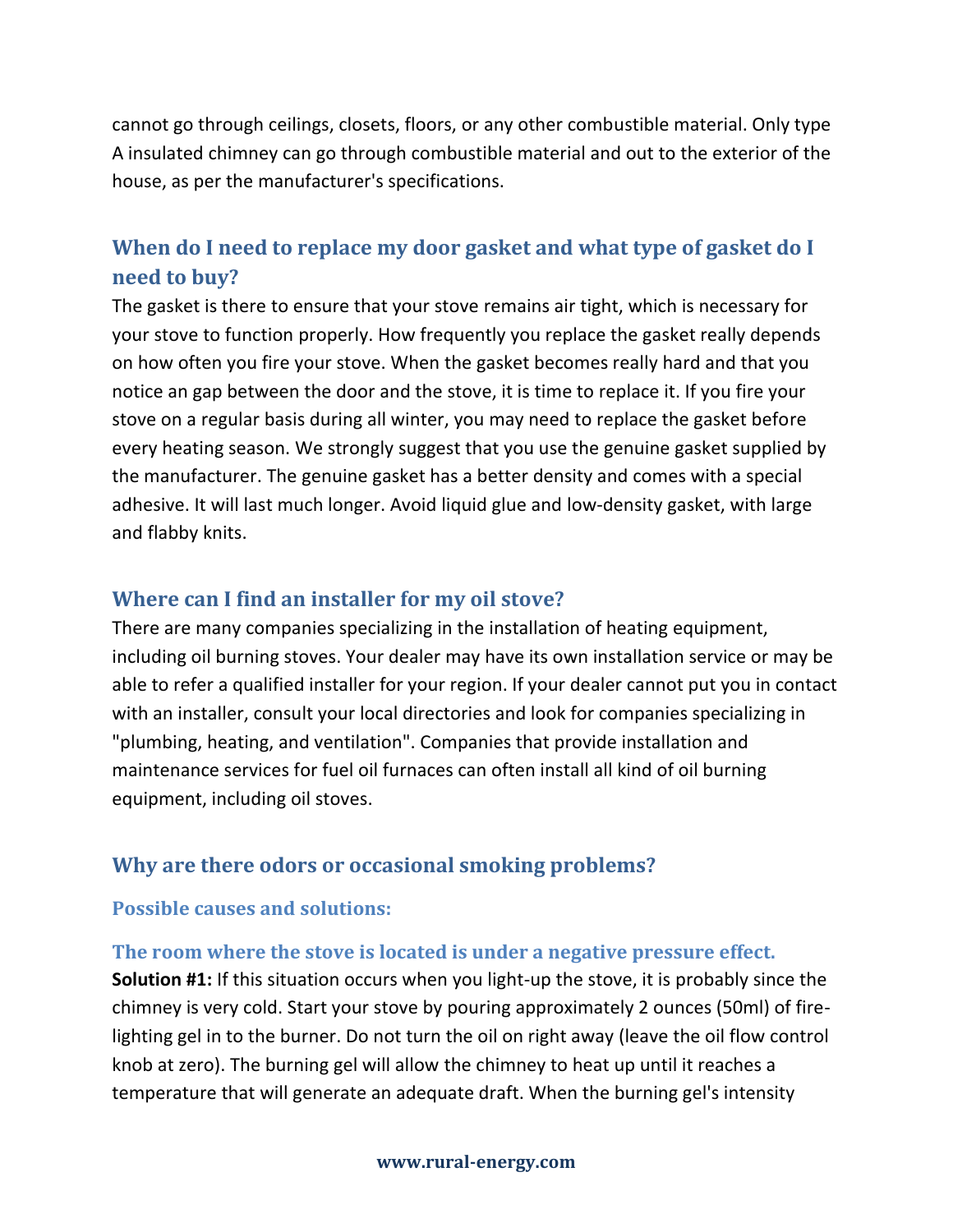starts to diminish, turn the oil flow control knob to position #1. Increase the oil flow by one position every 10 minutes until you reach the desired intensity.

**Solution #2:** Check if this situation occurs when air-moving devices are working (range hood, heat exchanger, bathroom fan, etc.). If so, make sure you turn those systems off when you operate the stove. If this is not possible, you will need to install a permanent fresh air intake near to stove to replace the air that is sucked out of the house by your ventilation systems. The fresh air intake should be install at 6 to 12 inches from the stove.

Solution #3: The negative pressure effect may be caused by the wind blowing into your chimney. This is often caused by the interference of nearby structures. To avoid such interference, your chimney should be higher (by at least two feet) than any structure located in a horizontal distance of 10 feet. Most houses located in residential areas do not have structures located within a 10-foot distance of the chimney, other that the house's own roof top. It this is your case, you must make sure that the chimney exceeds the highest roof point by at least 2 feet.

#### **Why did the stainless-steel deflector inside my stove tarnish?**

The tarnishing of the stainless-steel deflector is normal. The role of this deflector is to reflect heat, as well as protect the firebox. It is not a decorative accessory. We use stainless steel because it is an extremely heat resistant material that will provide the best protection for the long-term durability of your stove's firebox. The only inconvenience of stainless steel is its tendency to tarnish when it is exposed to intense heat.

#### **Why does the fire go out?**

#### **Possible causes and solutions:**

#### **1. The oil tank is empty, and/or the taps are closed.**

**Solution:** Verify that there is oil in the tank and that the taps are open. If the tank is empty, fill-it up. Then, verify that the oil reaches the burner by leaving the stove's oil flow control knob at position #1 for a few seconds. You should be able to see and touch a thin layer of oil inside the burner.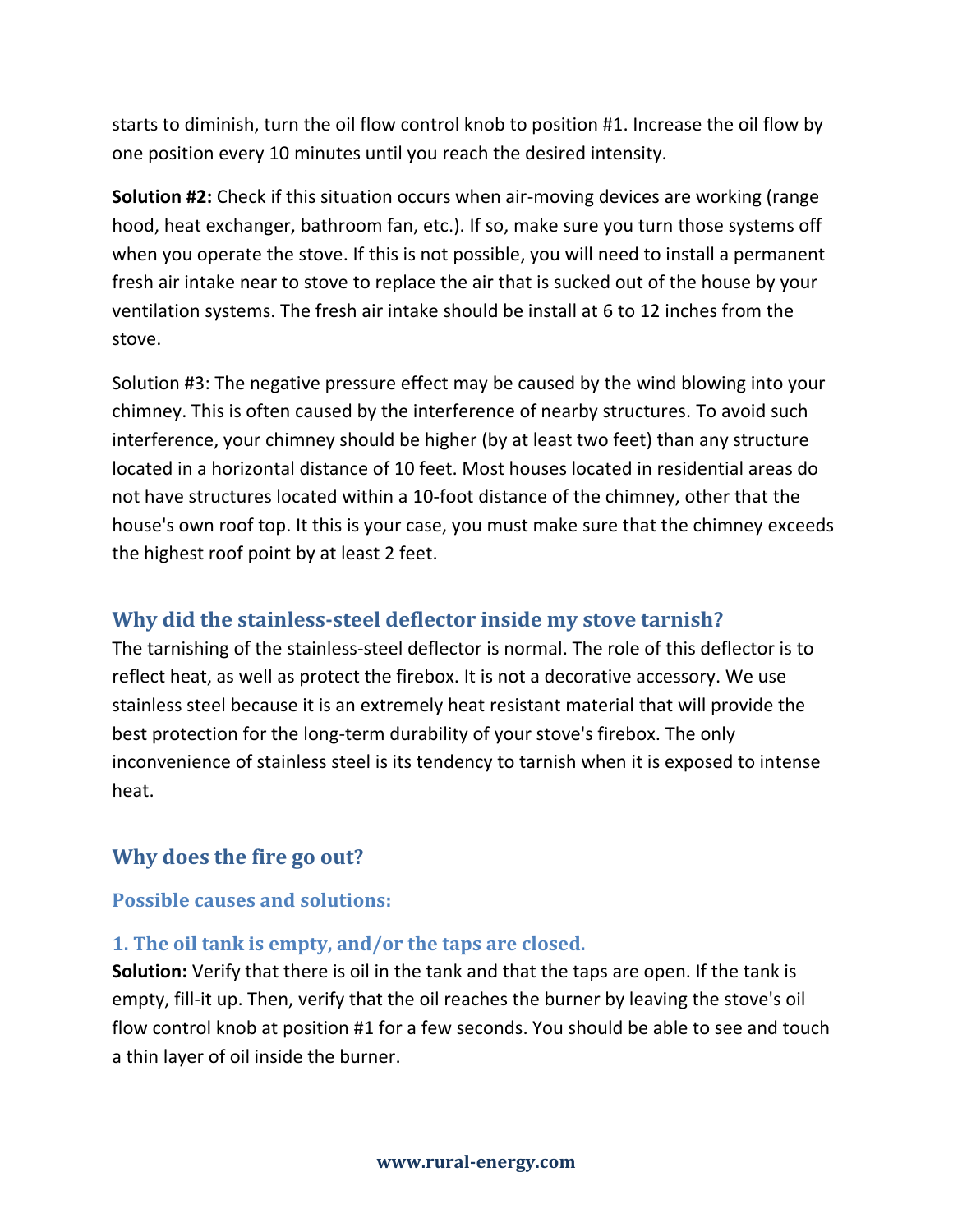**2. The carburetor's small float compartment is full of oil and activates the safety mechanism. This generally occurs when the oil is injected too rapidly in a new or empty carburetor If this situation has occurred, you will not be able to operate the stove properly until all the oil is removed from the small float compartment.**

**Solution:** Remove the 4 screws on the silver data plate located on top of the carburetor. Then, remove the 3 screws that retain the top portion of the carburetor. With a needle, grab the little float located in the small compartment. Remove the oil with a sponge. BE **CAREFULL:** if you are not sure about what you are doing, consult a qualified technician. If you remove the wrong screws, you may disarrange the carburetor, which will need to be replaced.

# **3. The oil tank is located outside the house and you are burning oil #2. When the outside temperature is very cold, the flow of oil #2 can be greatly reduced. Therefore, your stove may not have the oil flow necessary to operate at its full capacity.**

**Solution:** Always use oil #1 when your oil tank is located outside. Furthermore, we recommend that you use a copper pipe with a 1" diameter to link the oil tank to the house. The copper pipe must however keep a 3/8" diameter when it is inside the house.

# **4. The oil tank filter is clogged. This can occur when the filter is not periodically replaced.**

**Solution:** Ideally, replace the oil tank filter at the beginning of each heating season. Furthermore, in order to avoid the risk of blocking the filter with oil tank residues, it is recommended that your oil tank be installed with a horizontal slope of at least ¼" per foot. This will help concentrate the accumulation of residues at the back of the oil tank instead of near the tap entry.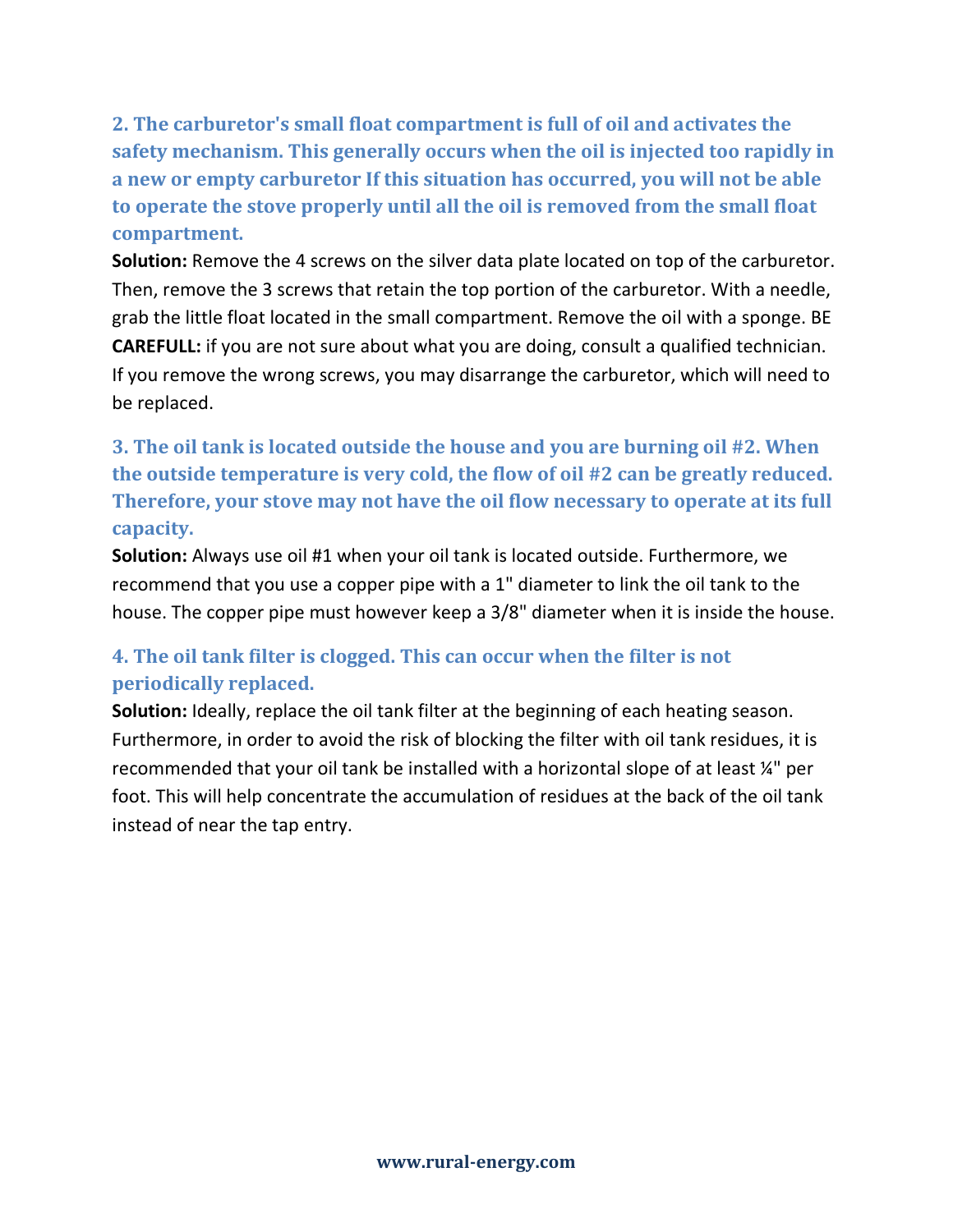

#### **5. The carburetor's filter is clogged.**

**Solution:** Clean the carburetor's filter. Start by closing all taps. Remove the two screws on the small silver plate on the side of the carburetor. Then, remove the rubber joint and the nylon filter. Clean the filter with hot water. Put everything back into place.

#### **6. The chimney draft is too weak. This causes the fire to slowly go out.**

**Solution #1:** The lack of adequate draft may simply be caused by a lack of heat inside the chimney. Start the fire by pouring 2 ounces (50ml) of fire-lighting gel into the burner. Do not turn the oil on right away (leave the oil flow control knob at zero). The burning gel will allow the chimney to heat up until it reaches a temperature that will generate an adequate draft. When the burning gel's intensity starts to diminish, turn the oil flow control knob to position #1. Increase the oil flow by one position every 10 minutes until you reach the desired intensity.

**Solution #2:** The lack of adequate draft may be due to an improper adjustment of the draft regulator located at the back of the stove. The draft regulator should have been adjusted by a qualified technician when the stove was installed. If this has not been done, have a qualified technician take a draft reading and adjust the draft regulator. Your qualified technician must use a manometer to obtain a draft reading. During this procedure, the oil flow control knob must be set at position #1 and all air-moving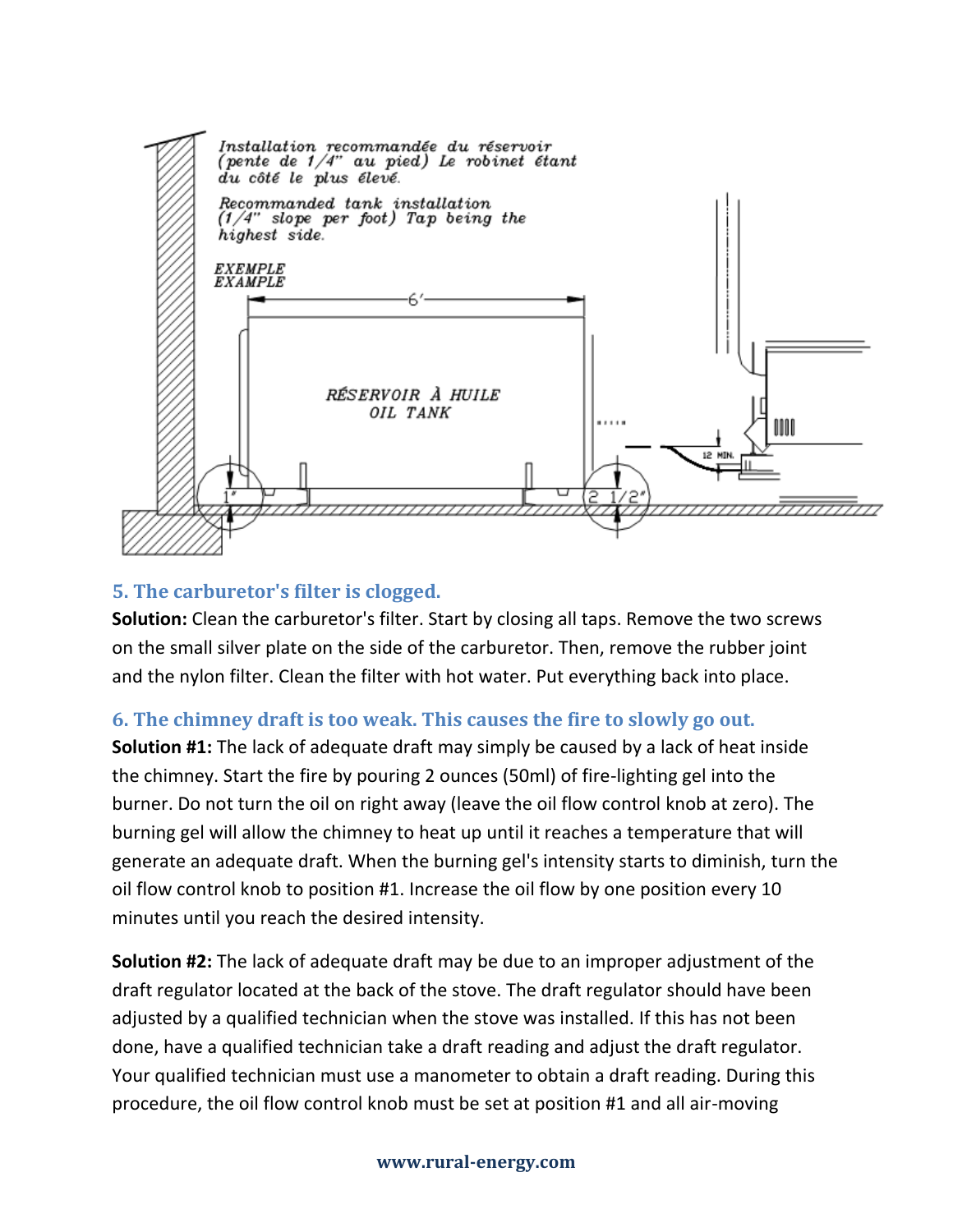equipment inside the house (range hood, heat exchanger, bathroom fan, etc.) must be in operation. The reading on the manometer must correspond to the minimum prescribed draft indicated on the certification plate located at the back of the stove. The prescribed draft is set at 0,05 INWC for most oil stoves. If the adjustment of the draft regulator does not increase the chimney draft, go to solutions #3 to #6.

**Solution #3:** Your stove may be in an area where the volume of oxygen is not sufficient to allow for a complete combustion. If there is a window in the room where the stove is located, open it by at least 2 inches. If this solves the problem, it may indicate that your house is over-insulated, or the room is too small. Without an additional supply of oxygen, your stove will not function normally. The ideal solution is to install a permanent fresh air intake located at 6 to 12 inches from the stove.

**Solutions #4:** Your exhaust system may be too short. To obtain a sufficient draft, your exhaust system must have a minimum height. A minimum height of 15 feet (from the connector at the back of the stove to the chimney cap outside the house) will be adequate in most cases. HOWEVER: remember that longer is not always better. An exhaust system that is excessively high may be difficult to pre-heat and control. If your exhaust system is too short, add some chimney sections.

**Solution #5:** Your exhaust system may be too tortuous or may not have the minimum slope required to allow for a proper draft. Your exhaust system should never have more than two 90-degree elbows. Furthermore, the horizontal sections of your exhaust system should be as short as possible (maximum 8') and must have a minimum upward slope of ¼" per foot.

**Solution #6:** Your chimney may be oversized. The effect of an oversized chimney is generally the reduction of the temperatures inside the chimney, due to the larger volume that needs to be heated. This weakens the chimney draft. Our oil stoves are tested to be installed on a chimney with an interior diameter of 5 inches (127mm). If you do not have a 5" chimney, you can insert a stainless-steel liner inside the existing chimney in order to reduce its interior diameter to 5 inches. This will help keep chimney temperatures higher, therefore increasing the chimney draft.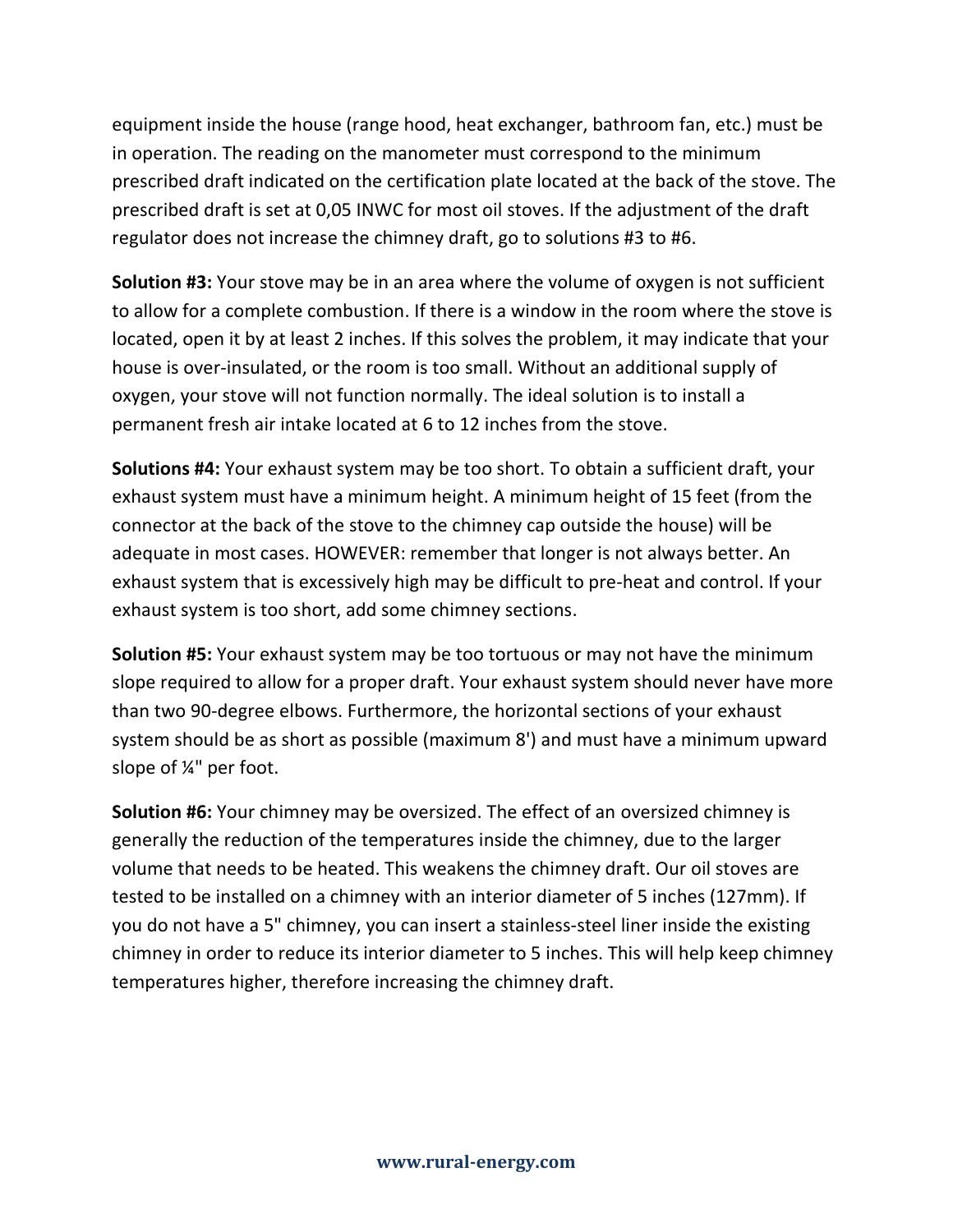# **Why does the glass get so dirty?**

#### **Possible causes and solutions:**

**1. The door is not properly closed or there is a gap between one of the glass lamellas. The door gasket could also be too old. The air that goes into your stove through openings (other than the openings in the burner) can cause a instability in the combustion process, resulting in sooth deposits on the glass. Solution:** The door must be closed at all times. Make sure that the glass lamellas are tightly in place. Furthermore, if the door gasket is too old and does not seal the door properly, replace it.

**2. The burst disc located on the top of the stove is not put in place properly. The air that goes into your stove through openings (other than the openings in the burner) can cause instability in the combustion process, resulting in sooth deposits on the glass.**

**Solution:** Make sure that the burst disc is put in place properly. It should be even with the top of the stove.

# **3. The catalytic rings are not in the right position, causing instability in the combustion process.**

**Solution:** Each ring is stamped with the letters "A", "B", or "C". The location of each ring is very important. Ring "A" is always the top ring, "B" is the middle one, and "C" is the bottom one.



**4. The burner is not level. This prevents an even dispersion of the oil on the burner surface. When too much oil is accumulated in one spot, there is not enough air to allow for a complete combustion, which creates sooth deposits on the glass.**

**Solution:** Make sure the burner is level. Put a level on top of the burner. Then, adjust the stove's threaded legs accordingly.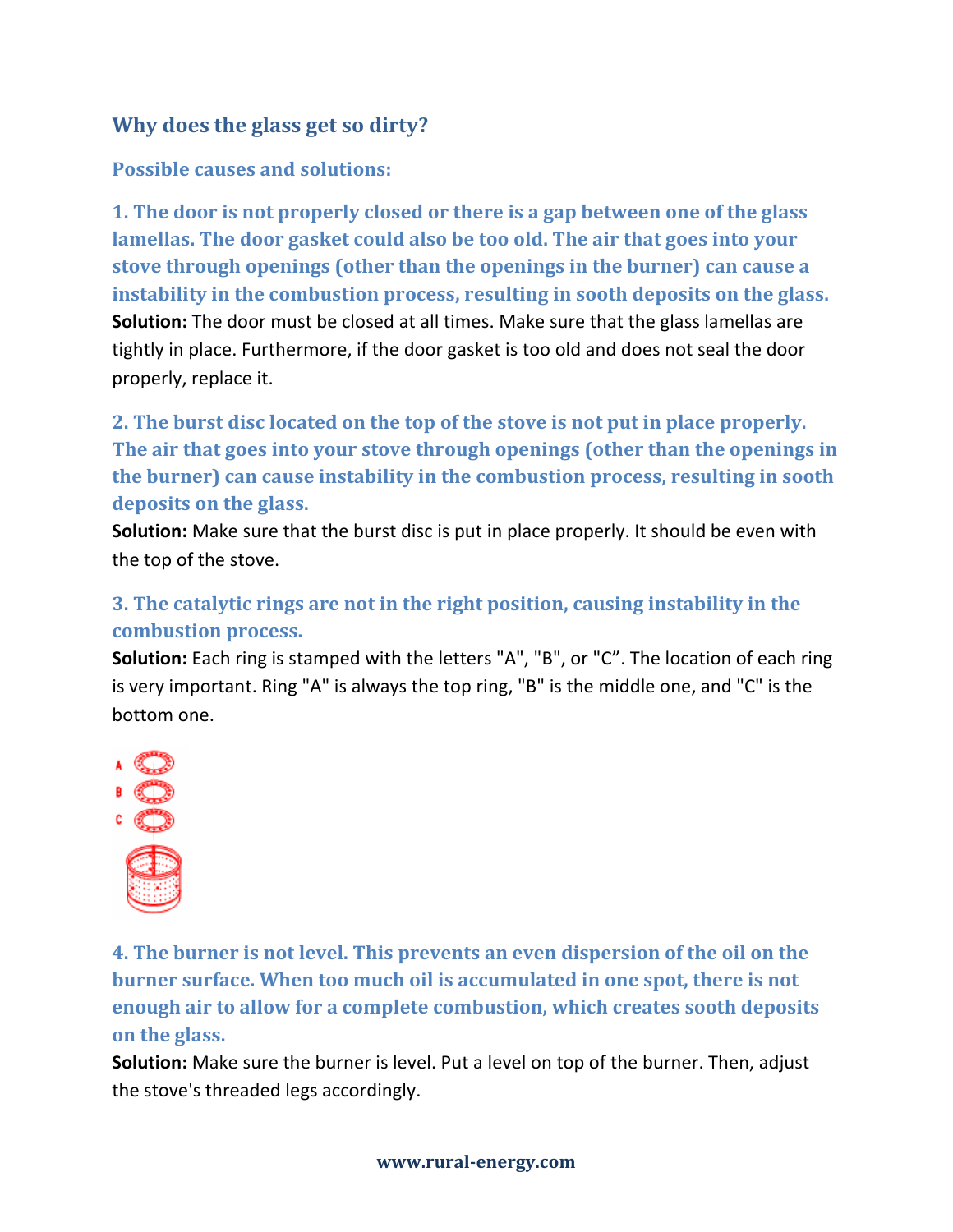Step #1: level the burner in the east/west direction.



Step #2: level the burner in the north/south direction.



**5. The burner is dirty. A burner that has not been cleaned on a regular basis will accumulate residues, which will end up clogging the burner holes. This causes instability in the combustion process, resulting in sooth deposits on the stove's glass.**

**Solution:** Visually inspect the burner on a weekly basis. Remove residues by scrubbing the burner with a steel wool. Use an industrial vacuum cleaner (ex: "Shop Vac") to collect the remaining dirt.

#### **6. The oil flow has been increased to rapidly.**

**Solution:** Decrease the oil flow back to position #1. Allow a few minutes for the combustion to become stable. Increase the oil flow by one position every 10 minutes until you reach the desired intensity.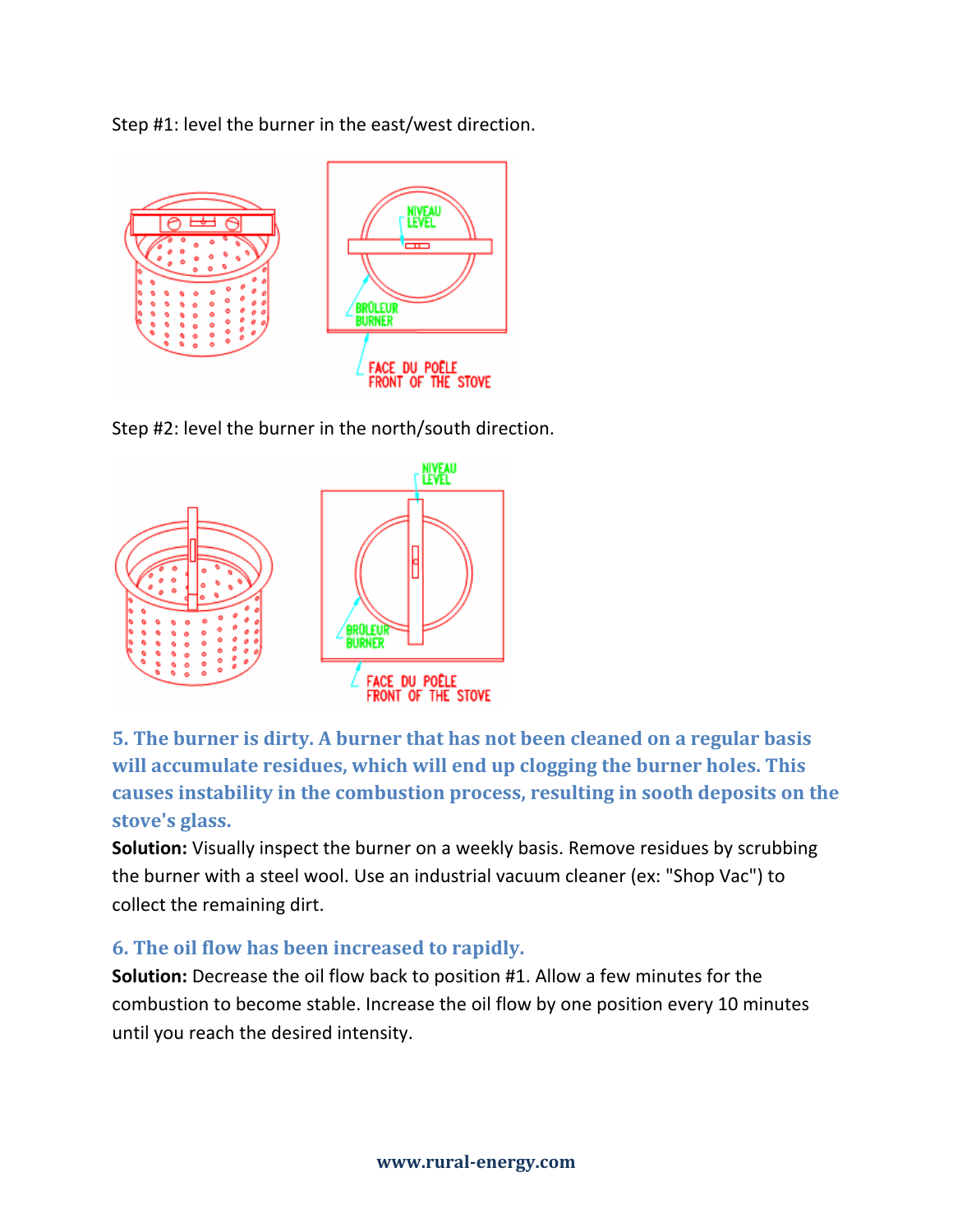**7. The draft regulator at the back of the stove needs lubrication. If the draft regulator does not open freely, the stove may not get the air it needs to complete the combustion process and reach the appropriate draft, causing sooth deposits on the glass.**

**Solution:** Make sure that the draft regulator at back of the stove opens and closes freely. Apply a lubricant (ex: WD40) on moving parts.



# **8. The chimney draft is too weak. As a result, combustion residues are not properly evacuated, causing sooth deposits on the glass.**

**Solution #1:** The lack of adequate draft may simply be caused by a lack of heat inside the chimney. Start the fire by pouring 2 ounces (50ml) of fire-lighting gel into the burner. Do not turn the oil on right away (leave the oil flow control knob at zero). The burning gel will allow the chimney to heat up until it reaches a temperature that will generate an adequate draft. When the burning gel's intensity starts to diminish, turn the oil flow control knob to position #1. Increase the oil flow by one position every 10 minutes until you reach the desired intensity.

**Solution #2:** The lack of adequate draft may be due to an improper adjustment of the draft regulator located at the back of the stove. The draft regulator should have been adjusted by a qualified technician when the stove was installed. If this has not been done, have a qualified technician take a draft reading and adjust the draft regulator. Your qualified technician must use a manometer to obtain a draft reading. During this procedure, the oil flow control knob must be set at position #1 and all air-moving equipment inside the house (range hood, heat exchanger, bathroom fan, etc.) must be in operation. The reading on the manometer must correspond to the minimum prescribed draft indicated on the certification plate located at the back of the stove. The prescribed draft is set at 0,05 INWC for most oil stoves. If the adjustment of the draft regulator does not increase the chimney draft, go to solutions #3 to #6.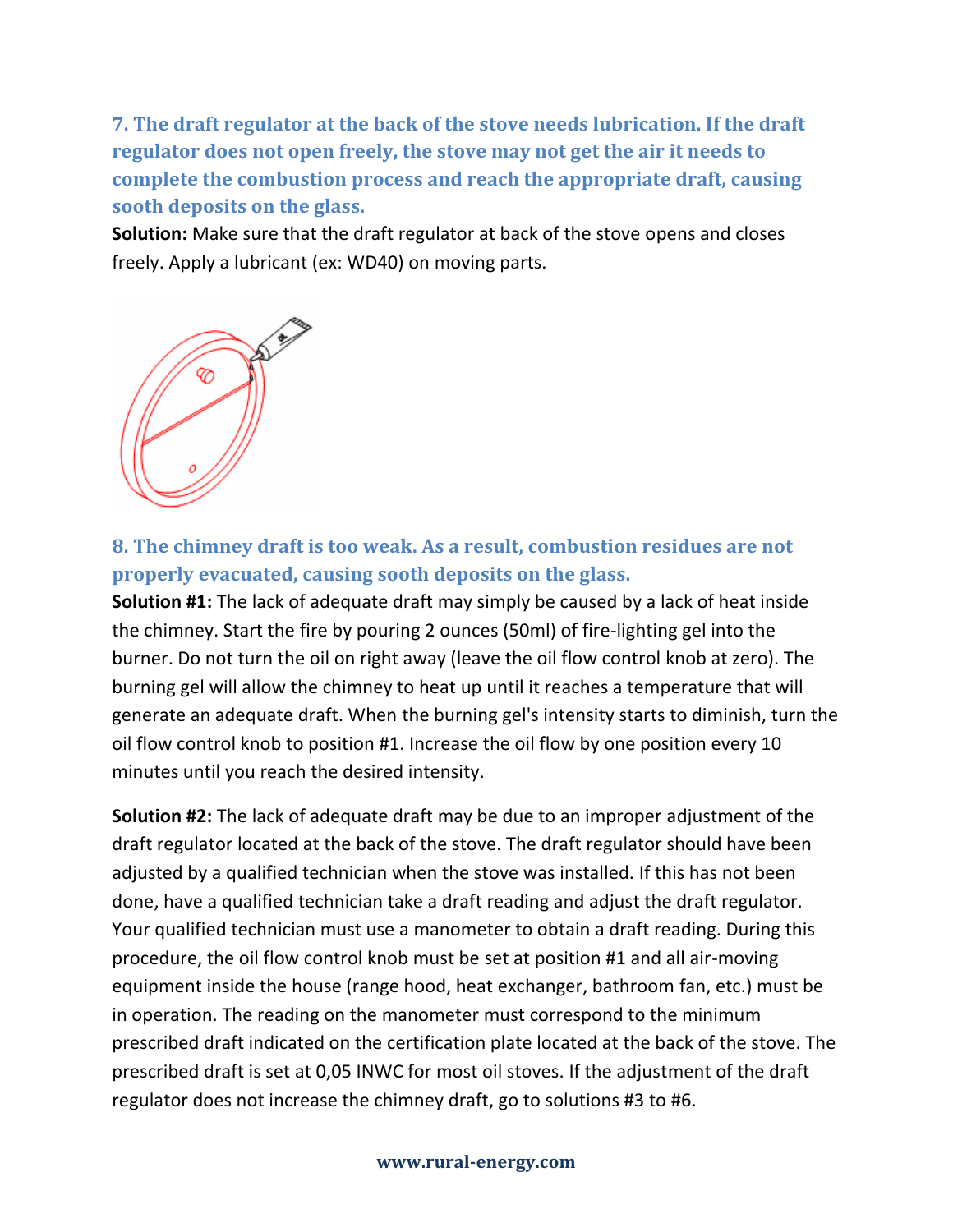**Solution #3:** Your stove may be in an area where the volume of oxygen is not sufficient to allow for a complete combustion. If there is a window in the room where the stove is located, open it by at least 2 inches. If this solves the problem, it may indicate that your house is over-insulated, or the room is too small. Without an additional supply of oxygen, your stove will not function normally. The ideal solution is to install a permanent fresh air intake located at 6 to 12 inches from the stove.

**Solutions #4:** Your exhaust system may be too short. To obtain a sufficient draft, your exhaust system must have a minimum height. A minimum height of 15 feet (from the connector at the back of the stove to the chimney cap outside the house) will be adequate in most cases. HOWEVER: remember that longer is not always better. An exhaust system that is excessively high may be difficult to pre-heat and control. If your exhaust system is too short, add some chimney sections.

**Solution #5:** Your exhaust system may be too tortuous or may not have the minimum slope required to allow for a proper draft. Your exhaust system should never have more than two 90o elbows. Furthermore, the horizontal sections of your exhaust system should be as short as possible (maximum 8') and must have a minimum upward slope of ¼" per foot.

**Solution #6:** Your chimney may be oversized. The effect of an oversized chimney is generally the reduction of the temperatures inside the chimney, due to the larger volume that needs to be heated. This weakens the chimney draft. Our oil stoves are tested to be installed on a chimney with an interior diameter of 5 inches (127mm). If you do not have a 5" chimney, you can insert a stainless-steel liner inside the existing chimney in order to reduce its interior diameter to 5 inches. This will help keep chimney temperatures higher, therefore increasing the chimney draft.

# **Why doesn't my stove produce enough heat?**

#### **Possible causes and solutions:**

#### **1. The oil flow control knob is set too low.**

**Solution #1:** Increase the oil flow control knob by one position every 10 minutes until the desired intensity is reached. DO NOT MODIFY THE ADJUSTMENTS ON THE CARBURETOR. The adjustments on the carburetor are done at the factory level, using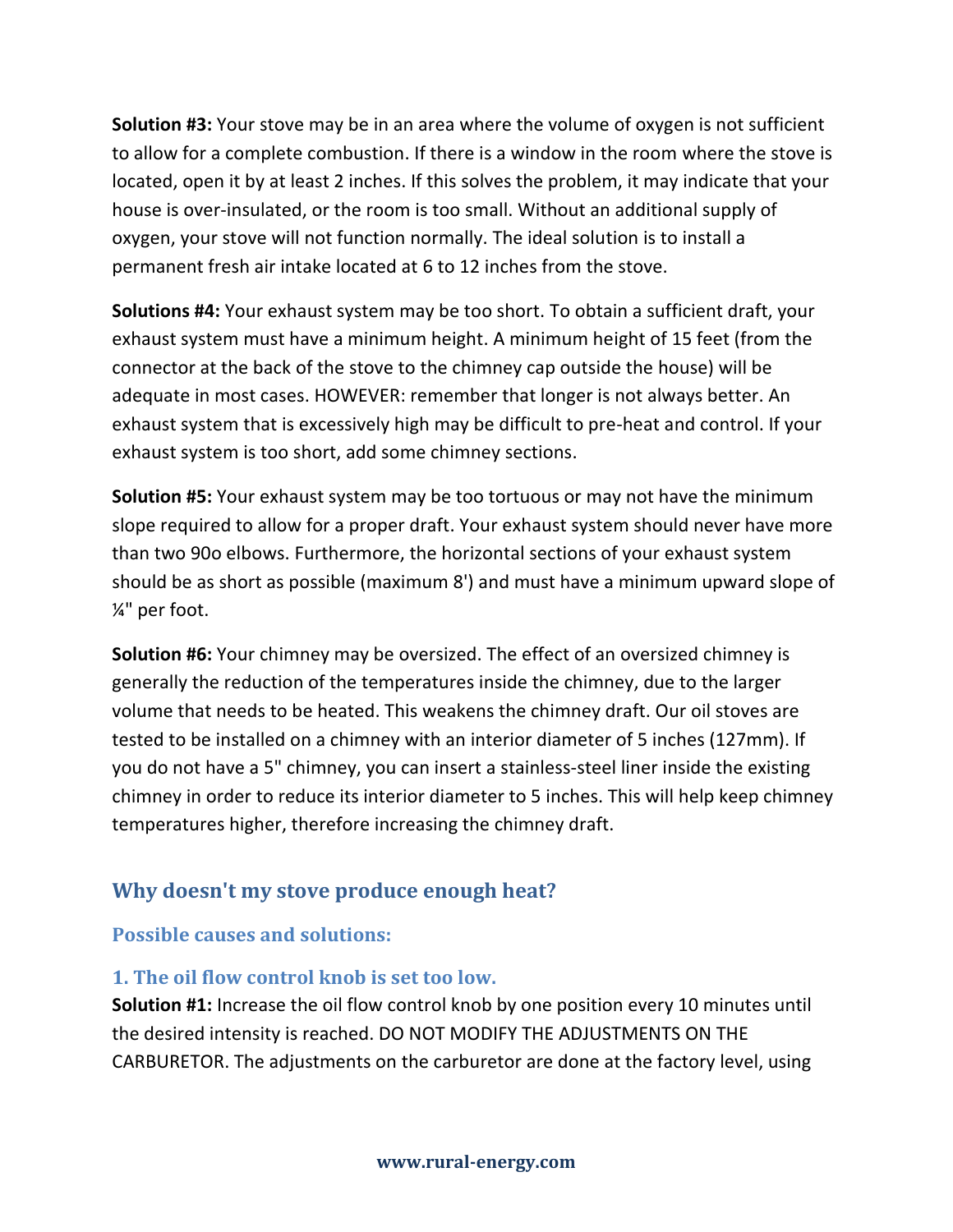specialized equipment. By trying to adjust the carburetor yourself, you will worsen the problem.

**Solution #2:** Verify that the cleaning tee rod is completely pulled out toward the exterior of the burner. If the cleaning tee rod extends too far into the burner, it can overheat. This can cause the small orange rubber joint to melt and partially block the oil entry into the burner.

**2. The stove is not level and the carburetor is sitting lower than the burner. Since your stove is gravity fed, it is essential that the oil be able to flow from the carburetor to the burner. For this to occur, the carburetor must be sitting at a higher level that the burner. The burner must also be level to allow for a uniform dispersion of the oil.**

**Solution:** Make sure that the carburetor is sitting higher than the burner. Then, make sure that the burner is level. Put a level on top of the burner and adjust the stove's threaded legs accordingly.

Step #1: level the burner in the east/west direction.



Step #2: level the burner in the north/south direction.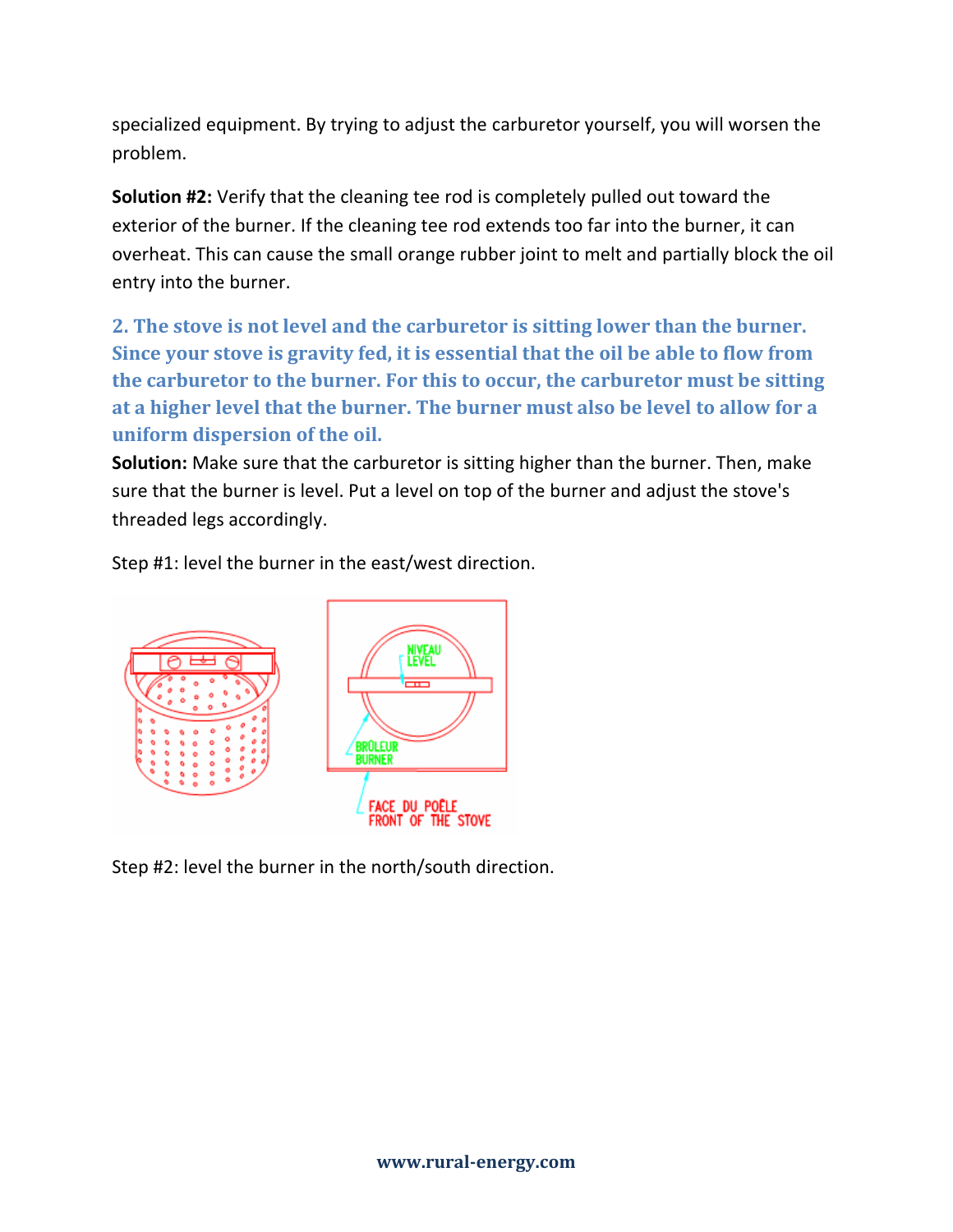**3. The oil tank is located outside the house and you are burning oil #2. When the outside temperature is very cold, the flow of oil #2 can be greatly reduced. Therefore, your stove may not have the oil flow necessary to operate at its full capacity.**

**Solution:** Always use oil #1 when your oil tank is located outside. Furthermore, we recommend that you use a copper pipe with a 1" diameter to link the oil tank to the house. The copper pipe must however keep a 3/8" diameter when it is inside the house.

# **4. The oil tank filter is clogged. This can occur when the filter is not periodically replaced.**

**Solution:** Ideally, replace the oil tank filter at the beginning of each heating season. Furthermore, to avoid the risk of blocking the filter with the oil tank residues, it is recommended that your oil tank be installed with a horizontal slope of at least  $\mathcal{U}^{\prime}$  per foot. This will help concentrate the accumulation of residues at the back of the oil tank instead of near the tap entry.



# **5. The carburetor's filter is clogged, which reduces the oil flow.**

**Solution:** Clean the carburetor's filter. Start by closing all taps. Remove the two screws on the small silver plate on the side of the carburetor. Then, remove the rubber joint and the nylon filter. Clean the filter with hot water. Put everything back into place.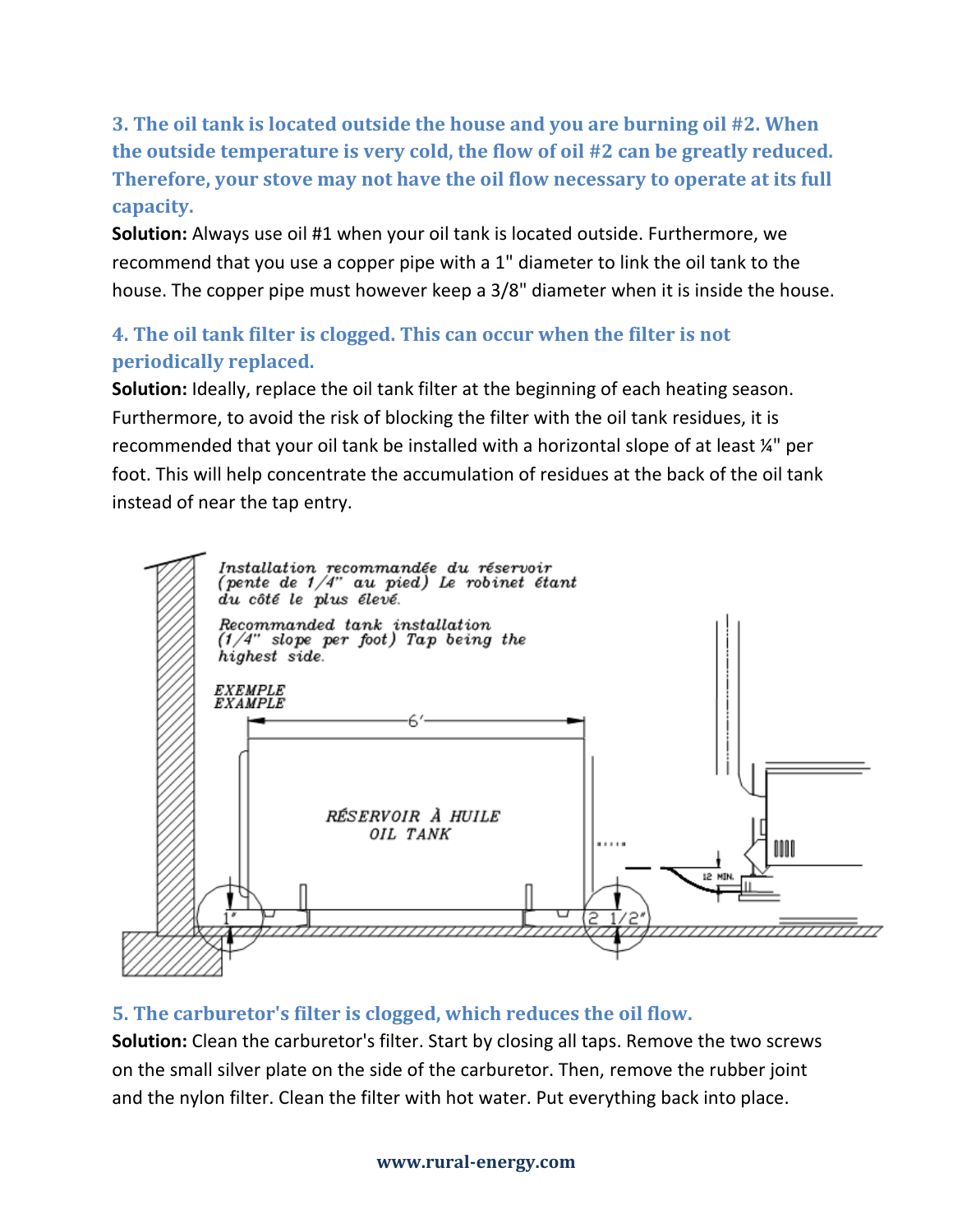#### **6. The chimney draft is too weak or too strong.**

**Solution #1:** In the case of a chimney draft that is too weak, the problem may simply be caused by a lack of heat inside the chimney because of an inadequate lighting procedure. Start the fire by pouring 2 ounces (50ml) of fire-lighting gel into the burner. Do not turn the oil on right away (leave the oil flow control knob at zero). The burning gel will allow the chimney to heat up until it reaches a temperature that will generate an adequate draft. When the burning gel's intensity starts to diminish, turn the oil flow control knob to position #1. Increase the oil flow by one position every 10 minutes until you reach the desired intensity.

**Solution #2:** A draft that is too strong or too weak may be the result of an improper adjustment of the draft regulator located at the back of the stove. The draft regulator should have been adjusted by a qualified technician when the stove was installed. If this has not been done, have a qualified technician take a draft reading and adjust the draft regulator. Your qualified technician must use a manometer to obtain a draft reading. During this procedure, the oil flow control knob must be set at position #1 and all airmoving equipment inside the house (range hood, heat exchanger, bathroom fan, etc.) must be in operation. The reading on the manometer must correspond to the minimum prescribed draft indicated on the certification plate located at the back of the stove. The prescribed draft is set at 0,05 INWC for most oil stoves.

**Solution #3:** If the chimney draft remains too weak, your stove may be in an area where the volume of oxygen is not sufficient to allow for a complete combustion. If there is a window in the room where the stove is located, open it by at least 2 inches. If this solves the problem, it may indicate that your house is over-insulated, or the room is too small. Without an additional supply of oxygen, your stove will not function normally. The ideal solution is to install a permanent fresh air intake located at 6 to 12 inches from the stove.

**Solution #4:** Your exhaust system may be too short. To obtain a sufficient draft, your exhaust system must have a minimum height. A minimum height of 15 feet (from the connector at the back of the stove to the chimney cap outside the house) will be adequate in most cases. HOWEVER: remember that longer is not always better. An exhaust system that is excessively high may be difficult to pre-heat and control. If your exhaust system is too short, add some chimney sections.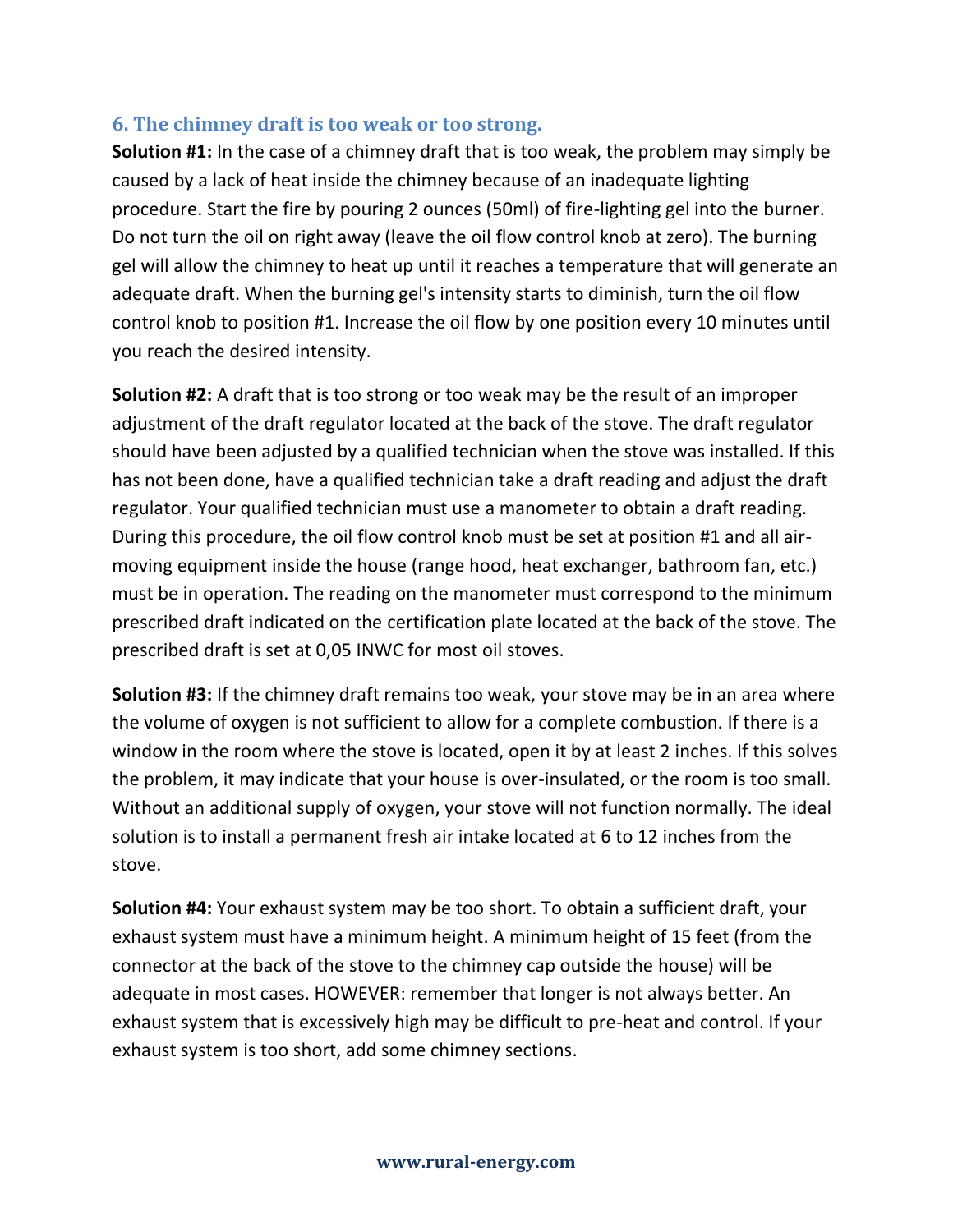**Solution #5:** Your exhaust system may be too tortuous or may not have the minimum slope required to allow for a proper draft. Your exhaust system should never have more than two 90o elbows. Furthermore, the horizontal sections of your exhaust system should be as short as possible (maximum 8') and must have a minimum upward slope of ¼" per foot.

**Solution #6:** Your chimney may be oversized. The effect of an oversized chimney is generally the reduction of the temperatures inside the chimney, due to the larger volume that needs to be heated. This weakens the chimney draft. Our oil stoves are tested to be installed on a chimney with an interior diameter of 5 inches (127mm). If you do not have a 5" chimney, you can insert a stainless-steel liner inside the existing chimney to reduce its interior diameter to 5 inches. This will help keep chimney temperatures higher, therefore increasing the chimney draft.

**Solution #7:** In the case of excessive draft, it is possible to install a second draft regulator located within the first 18 inches on the stove connector. Your dealer will be able to supply the appropriate part.

# **Why is the flame pattern unstable?**

#### **Possible causes and solutions:**

**1. The chimney is oversized. The effect of an oversized chimney is generally the reduction of the temperatures inside the chimney, due to the larger air volume that needs to be heated. This weakens the chimney draft, which can cause instability in the flame pattern.**

**Solution:** Our oil stoves are tested to be installed on a chimney with an interior diameter of 5 inches (127mm). If you do not have a 5" chimney, you can insert a stainless-steel liner inside the existing chimney in order to reduce its interior diameter to 5 inches. This will help keep chimney temperatures higher, therefore increasing the chimney draft and stabilizing the flame pattern.

# **2. The chimney is too long. The longer the chimney, the longer it takes to reach the adequate draft and stabilize the flame pattern.**

**Solution:** Start the fire by pouring 4 ounces (100ml) of fire-lighting gel into the burner. Do not turn the oil on right away (leave the oil flow control knob at zero). The burning gel will allow the chimney to heat up until it reaches a temperature that will generate an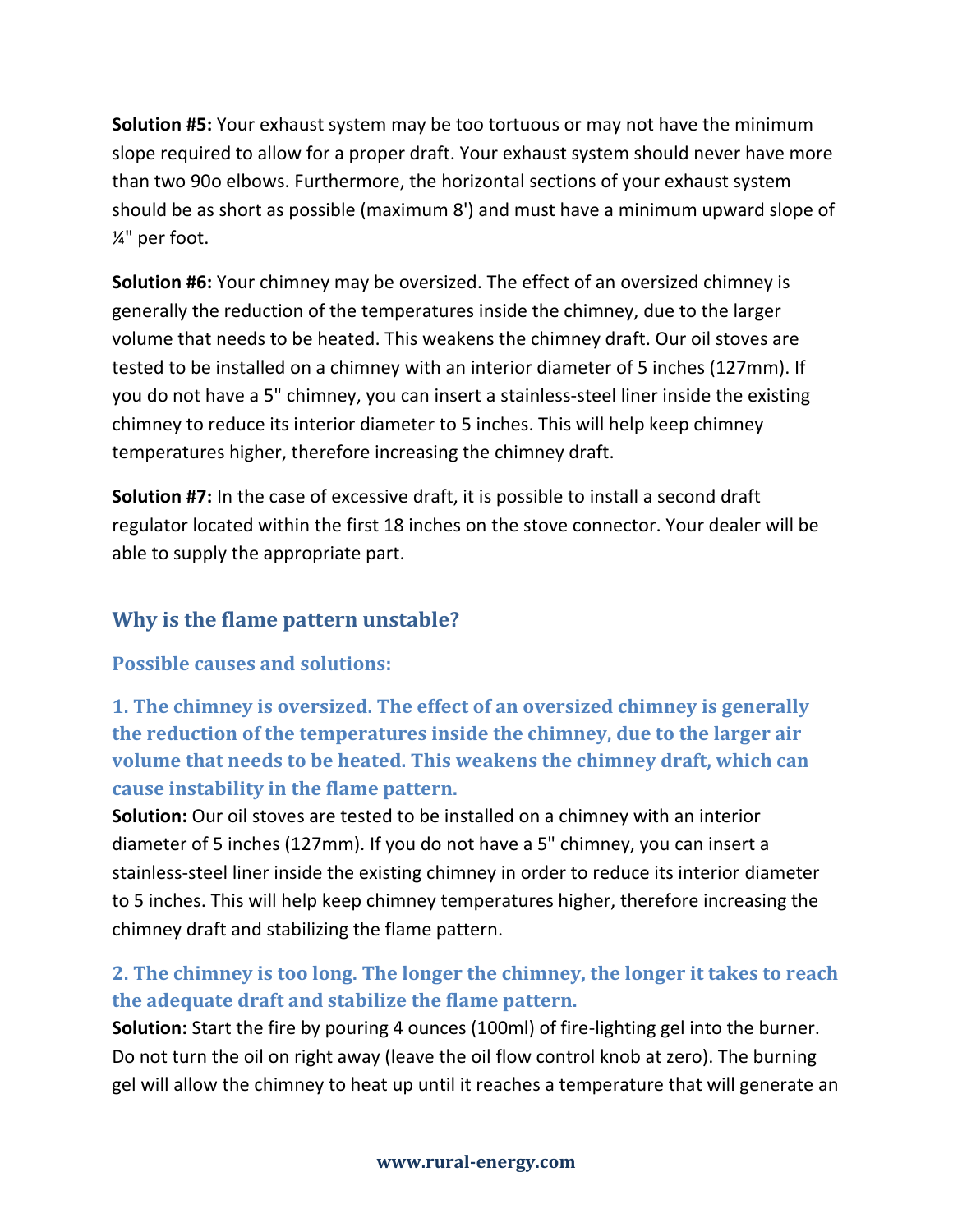adequate draft. When the burning gel's intensity starts to diminish, turn the oil flow control knob to position #1. Increase the oil flow by one position every 10 minutes until you reach the desired intensity. This lighting procedure should allow the chimney to heat up until it reaches a temperature that will generate an adequate draft and stabilize the flame pattern.

# **3. The flame pattern may be disturbed by the wind blowing into your chimney. This is often caused by the interference of nearby structures.**

**Solution:** To avoid the interference of nearby structures, your chimney should be higher (by at least two feet) than any structure located in a horizontal distance of 10 feet. Most houses located in residential areas do not have structures located within a 10-foot distance of the chimney, other that the house's own roof top. It this is your case, you must make sure that the chimney exceeds the highest roof point by at least 2 feet. You can also use a chimney cap that is specifically designed to reduce the effects of wind. Your retailer will be able to provide you with the part you need.

# **Why should I install a blower?**

A blower can be installed at the back of your DROLET stove. This option enables you to redistribute into a room the heat trapped at the back of your stove. By forcing hot air toward the front, the blower enables you to extend the radiation power of your stove. If you do not have a blower and would like to purchase one, please consult our " accessories " section.